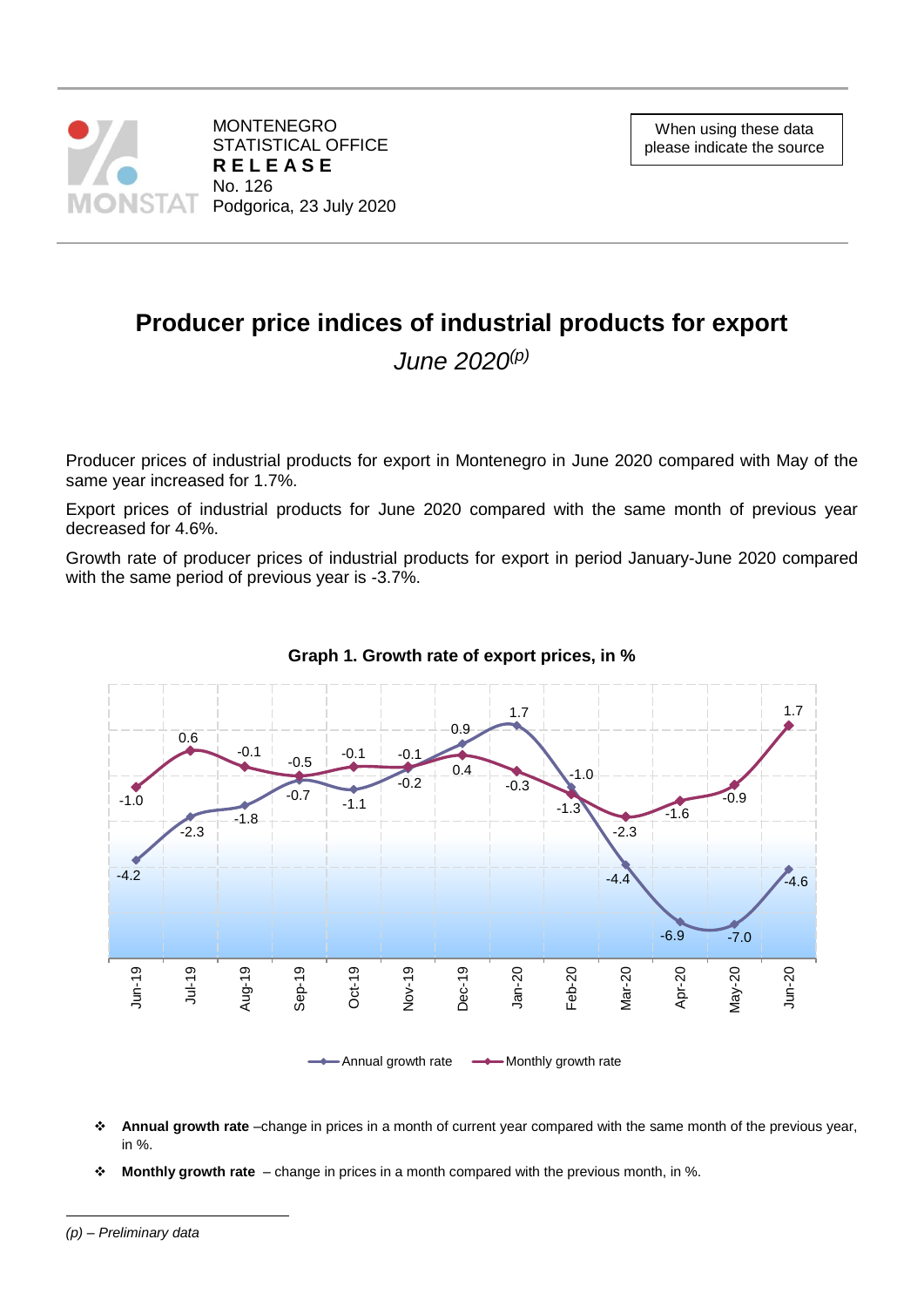| <b>NACE</b><br>Rev.2 | <b>Name</b>                                                | <b>Jun 2020</b><br>Ø 2019 | <b>Jun 2020</b><br><b>May 2020</b> | <b>Jun 2020</b><br><b>Jun 2019</b> | Jan-Jun 2020<br>Jan-Jun 2019 |
|----------------------|------------------------------------------------------------|---------------------------|------------------------------------|------------------------------------|------------------------------|
|                      | <b>TOTAL</b>                                               | 95.3                      | 101.7                              | 95.4                               | 96.3                         |
|                      |                                                            |                           |                                    |                                    |                              |
| В                    | <b>Mining and quarrying</b>                                | 89.6                      | 100.4                              | 86.8                               | 90.5                         |
| 05                   | Mining of coal                                             | 100.3                     | 101.7                              | 98.1                               | 98.2                         |
| 07                   | Mining of metal ores                                       | 88.1                      | 100.3                              | 85.2                               | 89.3                         |
| 08                   | Other mining and quarrying                                 | 100.0                     | 100.0                              | 100.0                              | 100.0                        |
|                      |                                                            |                           |                                    |                                    |                              |
| C                    | <b>Manufacturing</b>                                       | 96.3                      | 101.9                              | 97.0                               | 97.3                         |
| 10                   | Manufacture of food products                               | 100.0                     | 100.1                              | 99.9                               | 99.9                         |
| 11                   | Manufacture of beverages                                   | 113.5                     | 102.7                              | 110.7                              | 106.9                        |
| 12                   | Manufacture of tobacco products                            | 94.4                      | 100.0                              | 94.4                               | 94.4                         |
| 14                   | Manufacture of wearing apparel                             | 100.2                     | 100.0                              | 100.3                              | 100.3                        |
| 16                   | Manufacture of wood products, cork and similar             | 96.4                      | 100.0                              | 96.2                               | 97.5                         |
| 17                   | Manufacture of paper and paper products                    | 107.7                     | 101.6                              | 108.0                              | 104.4                        |
| 20                   | Manufacture of chemicals and chemical products             | 104.8                     | 100.0                              | 115.2                              | 103.6                        |
| 21                   | Manufacture of basic pharmaceutical prod. and preparations | 100.2                     | 100.0                              | 100.3                              | 100.3                        |
| 22                   | Manufacture of rubber and plastic products                 | 100.5                     | 100.5                              | 100.5                              | 100.1                        |
| 23                   | Manufacture of other non-metal minerals                    | 99.9                      | 100.0                              | 100.0                              | 100.3                        |
| 24                   | Manufacture of basic metals                                | 90.6                      | 102.9                              | 92.4                               | 93.9                         |
| 28                   | Manufacture of other machinery and equipment               | 100.1                     | 100.0                              | 100.1                              | 100.1                        |

## **Table 1. Producer price indices of industrial products for export**

## **Table 2. Special aggregates**

| BY PURPOSE OF CONSUMPTION         | <b>Jun 2020</b><br>Ø 2019 | <b>Jun 2020</b><br><b>May 2020</b> | <b>Jun 2020</b><br><b>Jun 2019</b> | Jan-Jun 2020<br><b>Jan-Jun 2019</b> |
|-----------------------------------|---------------------------|------------------------------------|------------------------------------|-------------------------------------|
| Energy                            | 100.3                     | 101.7                              | 98.1                               | 98.2                                |
| Intermediate goods, except energy | 91.2                      | 102.0                              | 91.8                               | 93.7                                |
| Capital goods                     | 100.1                     | 100.0                              | 100.1                              | 100.1                               |
| Non-durable consumer goods        | 106.1                     | 101.4                              | 104.8                              | 102.9                               |